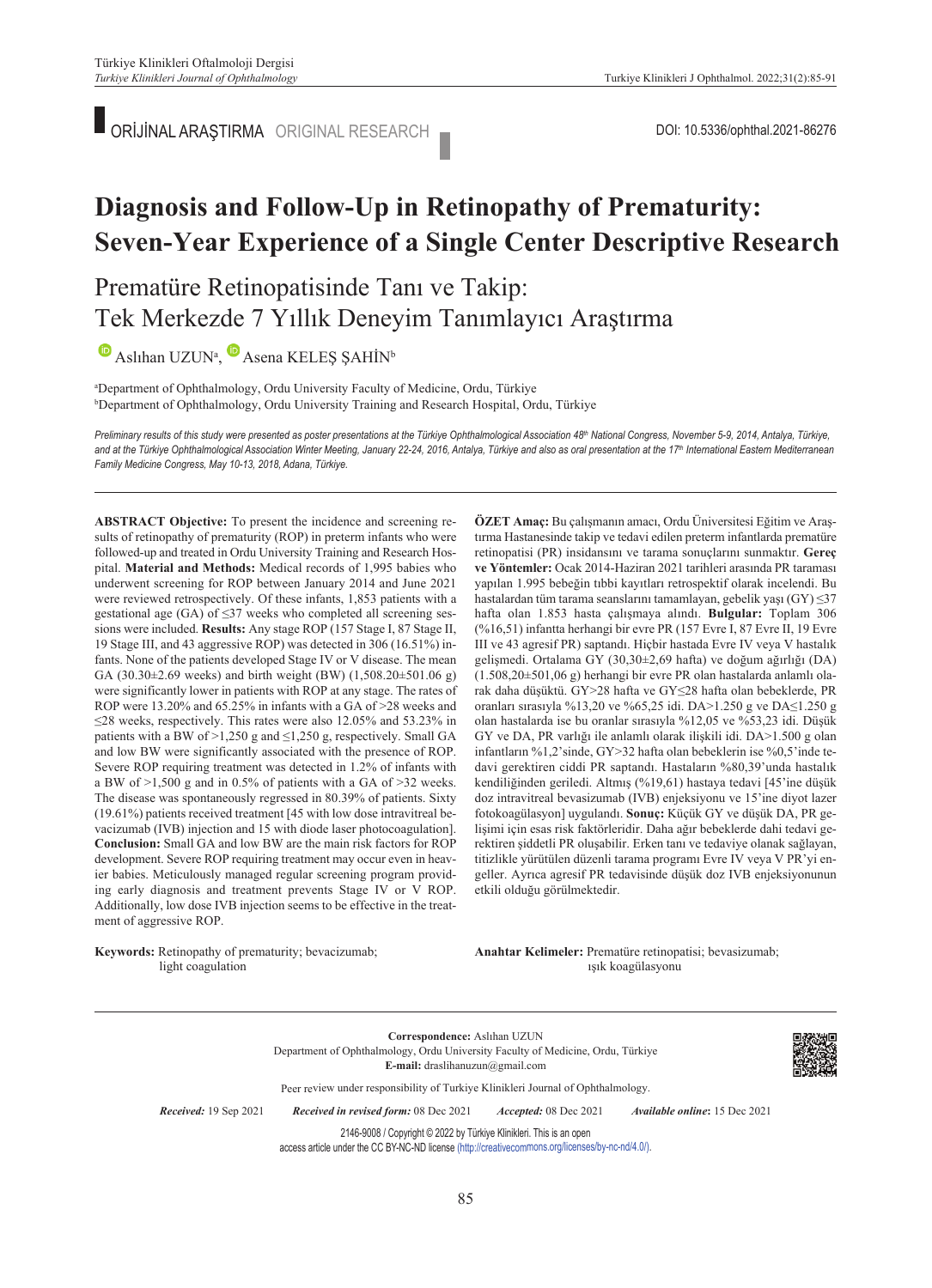Retinopathy of prematurity (ROP), one of the leading causes of childhood blindness, is a proliferative retinal vascular disorder that can be seen in preterm patients with a low birth weight (BW) and small gestational age (GA).<sup>1,2</sup> While babies lower than 1,000 g and smaller than 28 weeks have an increased risk for severe ROP in high-income countries, the disease may be seen even in infants up to 37 weeks of GA and up to 2,000 g of BW in developing countries[.3](#page-5-0) Nowadays, developments in neonatal intensive care units (NICUs), technological improvements and advanced treatment choices result in increasing survival rates of preterm babies in developing areas[.4](#page-5-0) Eventually, regular eye examinations of premature infants, timely screening and appropriate treatment are crucial to improve visual outcomes and to prevent childhood blindness.<sup>5</sup>

The screening program in preterm infants aims to prevent serious ROP-related complications and visual loss with early diagnosis and appropriate treatment. An international screening criteria for ROP was considered not to be entirely applicable in the developing world.<sup>6</sup> Neonatologists and ophthalmologists are recommended to adjust their country-specific screening guidelines.<sup>4</sup> Turkish Ophthalmological Association (TOA) and Turkish Neonatal Society (TNS) suggested that "all preterm babies smaller than 34 weeks or lower than 1,700 g and those bigger than 34 weeks and heavier than 1,700 g receiving cardiopulmonary support and who were considered as risky by the attending clinician should be examined", in the revised National Guideline on ROP in 2021. It was also stated in this guideline that "the quality of different NICUs may vary, therefore it would be appropriate for each unit to determine its own screening criteria for ROP through epidemiological studies on its own patients"[.7](#page-5-0) This study aimed to show our epidemiological results and to present the incidence and screening results of ROP in preterm infants who were followed-up and treated in our clinic.

## MATERIAL AND METHODS

Medical records of 1,995 neonates screened for ROP in Training and Research Hospital of Ordu University, Department of Ophthalmology between January 2014 and June 2021 were reviewed retrospectively. Ordu University Clinical Research Ethics Committee approved the study protocol (approval number: 2021/193, approval date: 26.08.2021) and the study procedures were conducted in accordance with the tenets of Declaration of Helsinki. The exclusion criteria were as follows: a GA bigger than 37 weeks, additional ocular or systemic pathologies, congenital or chromosomal anomalies and discontinuation of follow-up. The study included 1,853 babies with a GA of 37 weeks or less who completed all screening sessions. The demographic characteristics, GA and BW of the patients, the presence of ROP, the severity of the disease, the type of the treatment, and complications of the therapy were recorded. Only one of both eyes, preferably the eye with most advanced ROP, was included in the study.

All fundus examinations were performed by the same experienced ophthalmologist (AU) with an indirect binocular ophthalmoscope using a 28-diopter lens following pupillary dilatation under topical anesthesia. After the insertion of eyelid speculum, a scleral indenter was used to evaluate the peripheral retina. Fundus examination was first performed at between 4 and 6 weeks of life. The revised version of International Classification of Retinopathy of Prematurity (ICROP3) was used for clarifying the zone and the stage of the disease.<sup>8</sup> ROP requiring treatment was defined as severe ROP. The patients were treated with intravitreal bevacizumab (IVB) injection (0.25 mg/0.01 mL) or diode laser photocoagulation (DLP) according to the Early Treatment for Retinopathy of Prematurity (ETROP) Study Group.<sup>9</sup> All babies were periodically followed up in the ROP unit until retinal vessels reached the temporal ora serrata. The patients who completed all screening sessions were referred to the pediatric ophthalmology section for detailed ophthalmologic evaluation.

### STATISTICAL ANALYSIS

All data analyse were performed using the SPSS statistical software package, version 25.0 (SPSS Inc., Chicago, IL, USA). The normality of the data distribution was checked with the Kolmogorov-Smirnov test. Categorical variables were expressed as frequency and percentage. Mann-Whitney U test was used when evaluating nonparametric variables that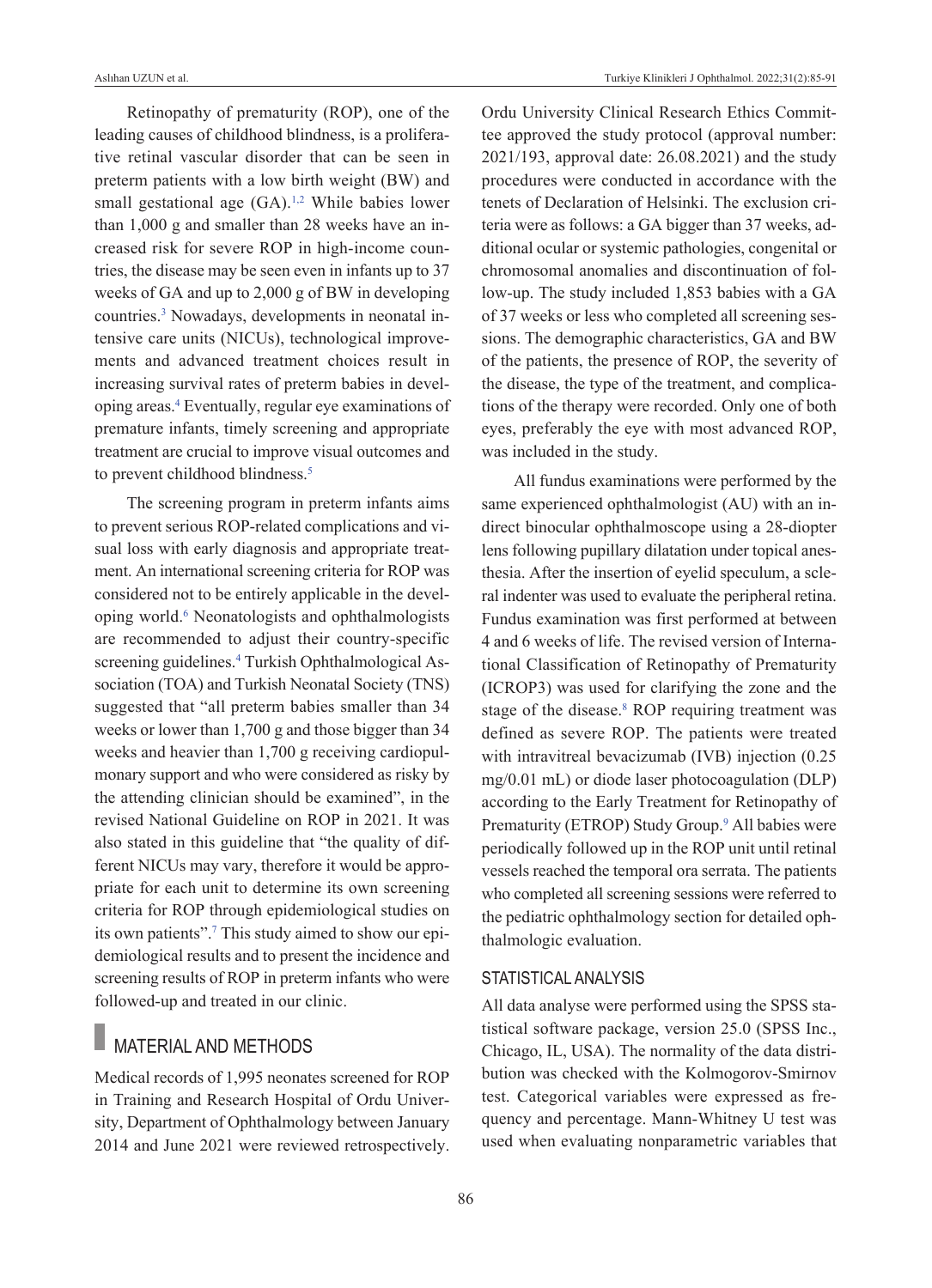did not show a normal distribution between the 2 groups. A binary logistic regression analysis was used to examine the risk factors associated with ROP development. Statistically significance was accepted as a p value less than 0.05.

## **RESULTS**

A total number of 6,354 screening sessions [range:  $3.33\pm2.35$  (1-21)] was performed in 1,853 infants who were included in the study. The demographics of all babies were given in [Table 1.](#page-2-0) While 681 (36.8%) infants were consulted from the NICU of Ordu University, Training and Research Hospital, 817 (44.1%) patients were referred from other NICUs in Ordu and 355 (19.1) babies were brought from different provinces.

In the current study, 306 (16.51%) babies developed ROP in different stages and zones. Disease at any stage was detected in 11% of patients followed up in our NICU, in 17.1% of patients consulted from other NICUs in Ordu and in 25.6% of patients brought from other provinces.

The mean GA and BW of patients with any stage ROP were 30.30±2.69 (range: 22-35) weeks and 1508.20±501.06 (range: 550-3,400) g, respectively. The mean GA and BW of infants without ROP were 33.37±2.19 (range: 25-37) weeks and 2081.11±556.00 (range: 600-4,000) g, respectively. The mean GA and BW were significantly lower in patients with any stage ROP compared to babies without ROP ( $p<0.001$  and  $p<0.001$ , respectively).

The distribution of patients with and without ROP according to GA and BW was given in [Table 2.](#page-2-1) The rates of any stage ROP were 13.20% and 12.05% in patients with a GA of >28 weeks and BW of >1,250 g, respectively. That rates were also 65.25% and 53.23% in patients with a GA of  $\leq$ 28 weeks and BW of  $\leq$ 1,250 g, respectively.

The binary logistic regression analysis of risk factors for development of ROP showed that smaller GA and lower BW were associated with the presence of ROP, significantly, but there were no statistically significant relationship between multiple births or the type of NICUs and ROP development  $(p<0.001,$  $p=0.008$ ,  $p=0.721$  and  $p=1.041$ , respectively).

<span id="page-2-0"></span>

| <b>TABLE 1:</b> Demographics of the patients. |                             |  |  |
|-----------------------------------------------|-----------------------------|--|--|
| Variables                                     |                             |  |  |
| Gender                                        |                             |  |  |
| Female                                        | 858 (46.30%)                |  |  |
| Male                                          | 995 (53.70%)                |  |  |
| Single births                                 | 1,350 (72.86%)              |  |  |
| Multiple births                               | 503 (27.14%)                |  |  |
| Twins                                         | 467 (25.20%)                |  |  |
| <b>Triplets</b>                               | 36 (1.94%)                  |  |  |
| Gestational age (weeks)                       | $32.86 \pm 2.55$ (22-37)    |  |  |
| Birth weight (grams)                          | 1,986.50±587.09 (550-4,000) |  |  |
| Retinopathy of prematurity                    |                             |  |  |
| $^{(+)}$                                      | 306 (16.51%)                |  |  |
| $(\text{-})$                                  | 1,547 (83.49%)              |  |  |

Data are given as mean standard deviation for continuous variables and frequency (percent) for categorical variables.

<span id="page-2-1"></span>

| <b>TABLE 2:</b> Distribution of cases with and without<br>retinopathy of prematurity. |              |                |       |  |  |
|---------------------------------------------------------------------------------------|--------------|----------------|-------|--|--|
| Variables                                                                             | $ROP (+)$    | <b>ROP (-)</b> | n     |  |  |
| Gestational age (n, %)                                                                |              |                |       |  |  |
| $\leq$ 28 weeks                                                                       | 77 (65.25%)  | 41 (34.75%)    | 118   |  |  |
| 29-32 weeks                                                                           | 169 (27.52%) | 445 (72.48%)   | 614   |  |  |
| 33-37 weeks                                                                           | 60 (5.35%)   | 1,061 (94.65%) | 1121  |  |  |
| Birth weight (n, %)                                                                   |              |                |       |  |  |
| ≤1,250 g                                                                              | 107 (53.23%) | 94 (46.77%)    | 201   |  |  |
| 1,250-1,500 g                                                                         | 59 (30.73%)  | 133 (69.27%)   | 192   |  |  |
| $>1,500$ q                                                                            | 140 (9.59%)  | 1.320 (90.41%) | 1.460 |  |  |

ROP: Retinopathy of prematurity.

Of the 306 infants developed ROP, 157 had Stage I disease, 87 had Stage II disease and 19 had Stage III disease. None of the patients developed Stage IV or Stage V ROP. In accordance with ICROP3, aggressive ROP (A-ROP) was detected in 43 (14.05%) patients. The distribution of stages of ROP according to the BW and GA were given in [Fig](#page-3-0)[ure 1 a](#page-3-0)nd [Figure 2.](#page-3-1)

Management of patients with ROP according to the stages was given in [Table 3.](#page-3-2) Spontaneous regression of the disease was observed in 246 (80.39%) babies and retinal vessels reached temporal ora serrata in all of these patients. The mean BW and GA of these infants were  $30.68 \pm 2.53$  (range: 22-35) weeks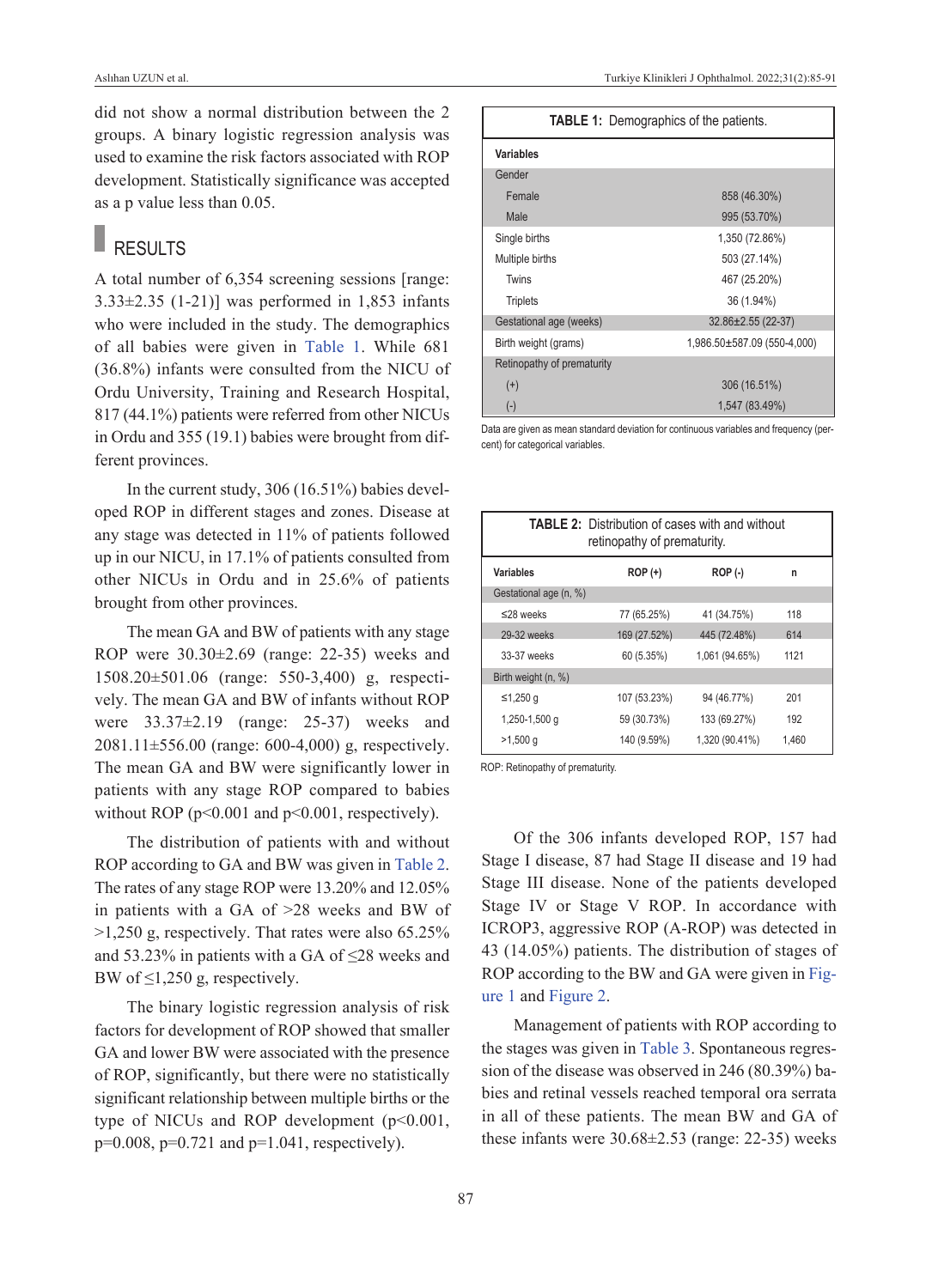

FIGURE 1: Distribution of stages of ROP according to the gestational age.



**FIGURE 2:** Distribution of stages of ROP according to the birth weight. Distribution of stages of ROP according to the birth weight.

and 1569.25±489.05 (range: 570-3,400) g, respectively. Severe ROP requiring treatment was detected in the remaining 60 (19.61%) infants with a mean GA of  $28.77\pm2.83$  (range: 24-34) weeks and BW of 1257.92±474.82 (range: 550-2,400) g. Patients with ROP requiring treatment had significantly lower mean GA and BW compared to infants whose disease regressed spontaneously (p<0.001 and p<0.001, respectively). Of the patients with severe disease, 45 (75%) received 0.25 mg/0.01 mL IVB injection. Despite IVB injection, A-ROP did not regress in one infant and this patient underwent a second IVB injection. Fifteen (25%) patients with severe ROP were treated with transpupillary DLP. Additional DLP was required in 2 patients because ROP did not regress despite DLP therapy. Nevertheless, secondary DLP was not required in any of the patients who received IVB injection. None of the patients required vitreoretinal surgery due to progressive disease in this study.

<span id="page-3-0"></span>Retinal vessel development stopped at zone III in 1 patient who received IVB injection for A-ROP, and retinal vessels did not reach temporal ora serrata in this patient even though it was postmenstrual  $70<sup>th</sup>$ weeks. Due to the small peripheral avascular area, no additional DLP was required and the baby was referred to the pediatric ophthalmology section for detailed ophthalmologic evaluation. Transient anterior segment inflammation in the early postoperative period occurred in 1 patient who received DLP for Stage III ROP, but resolved with topical corticosteroid and cycloplegic eye drops. One patient developed cataract and glaucoma following DLP and was referred to an advanced facility for treatment. Except for these 3 cases, there were no systemic or ocular side effects in any of the patients treated for ROP.

#### <span id="page-3-1"></span>п **DISCUSSION**

<span id="page-3-2"></span>The rate of ROP is minimal in poorly-developed countries related to lower survival rates, and is also low in highly-developed countries including more advanced NICUs due to meticulously monitored oxygen supplementation and blood oxygen saturation.<sup>10</sup> However, the incidence of ROP in developing countries remains high related to insufficient awareness of risk factors of the disease and long-term oxygen therapy in order to increase the survival rates.<sup>11,12</sup> A recent multi-center study from Turkey (TR-ROP study) revealed that severe ROP may also occur in heavier and more mature babies in the developing countries.<sup>12</sup>

| <b>TABLE 3:</b> Management of patients with retinopathy of prematurity according to the stages $(n, %).$ |                        |                              |                        |              |  |
|----------------------------------------------------------------------------------------------------------|------------------------|------------------------------|------------------------|--------------|--|
| <b>Stage</b>                                                                                             | Intravitreal injection | Diode laser photocoagulation | Spontaneous regression | <b>Total</b> |  |
| Stage I ROP                                                                                              | $0(0\%)$               | $0(0\%)$                     | 157 (100%)             | 157          |  |
| Stage II ROP                                                                                             | $1(1.2\%)$             | 1 (1.2%)                     | 85 (97.6%)             | 87           |  |
| Stage III ROP                                                                                            | $1(5.3\%)$             | 14 (73.7%)                   | 4(21%)                 | 19           |  |
| A-ROP                                                                                                    | 43 (100%)              | $0(0\%)$                     | $0(0\%)$               | 43           |  |

ROP: Retinopathy of prematurity; A-ROP: Aggressive retinopathy of prematurity.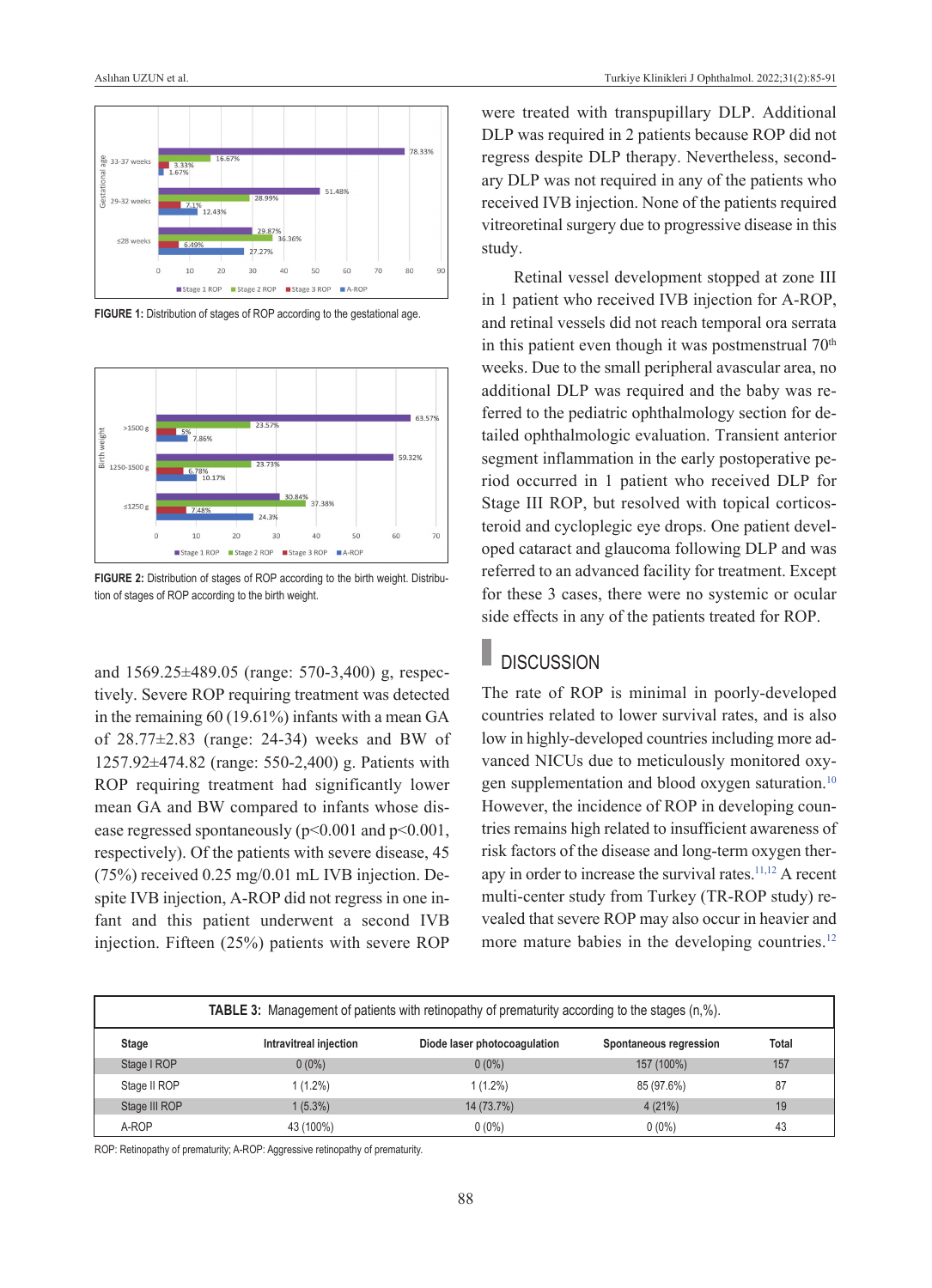TR-ROP Study Group also suggested to set its own screening criteria for each unit, as there may be differences in the quality of different NICUs[.12](#page-5-0)

Although the mean GA and BW of the patients in different NICUs were similar, the incidence of ROP (11%) was significantly lower in patients consulted from our NICU, in this study. This lower rate may reflect the difference of neonatal care in different NICUs. Similarly, TR-ROP Study Group reported significantly lower rates of severe ROP in the NICUs of university hospitals[.12](#page-5-0) In our NICU, there was always a neonatologist over the course of the study. However, other NICUs in Ordu and other provinces were managed usually by consultant pediatricians. Better newborn care in university hospitals compared to non-university NICUs may result in lower incidence of ROP in our unit.

Previous reports from Turkey indicated that 19.6-36.3% of premature infants who underwent screening for ROP developed any stage disease.<sup>5,13-15</sup> The rate of severe ROP was also reported as 8-9.6% in previous studies from Turkey.<sup>13,16</sup> Reports from different countries (34.1% in Korea, 36.5% in Egypt, 37.8% in Taiwan, 44.5% in Brazil, 45% in Northern Iran) demonstrated a higher incidence of ROP at any stage[.17-21](#page-5-0) A previous multi-center study from Turkey reported that 30% of babies developed any stage ROP, and 5% of the patients had severe ROP.<sup>4</sup> Later, TR-ROP study showed that 27% of infants developed ROP at any stage, and 6.7% of patients had severe ROP requiring treatment.<sup>12</sup> In this setting, any stage disease was detected in 16.51% of patients and 3.24% of all babies developed severe ROP requiring treatment. The lower incidence of severe ROP and any stage disease may be related to the higher number of patients with a GA of 33-37 weeks, in our study.

Different studies showed that infants larger than 32 weeks of GA and heavier than 1,500 g of BW may develop severe ROP requiring treatment[.4,12](#page-5-0) The rates of severe ROP were 0.6% in babies with a BW of  $>1,500$  g and 0.5% in infants with a GA of  $>32$  weeks in a previous multi-center study from Turkey.<sup>4</sup> Similarly, TR-ROP study demonstrated severe ROP rates as 0.7% and 0.5% in babies heavier than 1,500 g and larger than 32 weeks, respectively.<sup>12</sup> Although the rate of severe ROP (0.5%) in our study was similar in infants with a GA of >32 weeks, this rate was higher in infants with a BW of  $>1,500$  g (1.2%) compared to previous studies. Esen et al. reported higher rates of severe ROP in babies larger than 32 weeks (1.6%) and heavier than 1,500 g  $(2.9\%)$ .<sup>16</sup> Recently, TOA and TNS recommended that all preterm babies lower than 1,700 g or smaller than 34 weeks should be examined in the revised National Guideline on ROP in 2021[.7](#page-5-0)

Previous studies demonstrated GA, BW and oxygen therapy as the main risk factors for ROP development[.5,12,13-15](#page-5-0) Additionally, TR-ROP Study Group reported total days on oxygen supplementation, red blood cell transfusion, respiratory distress syndrome, respiratory support, sepsis, necrotizing enterocolitis, patent ductus arteriosus, intracranial haemorrhage, bronchopulmonary dysplasia and poor postnatal weight gain as other risk factors for the presence of ROP.<sup>12</sup> Anemia, hyperbilirubinemia, apnea, perinatal asphyxia were also presented as risk factors in previous studies[.5,13,14](#page-5-0) In the binary logistic regression analysis, BW and GA were detected as risk factors for the development of ROP but risk factors other than GA, BW, multiple births and the types of NICU following the patient were not evaluated in our study.

The final results of ETROP trial showed the effectivity of laser retinal ablation therapy compared to conventionally managed fellow eye in patients with bilateral high-risk prethreshold ROP.<sup>9</sup> In our study, the disease completely regressed in patients who underwent DLP, consequently. Transient anterior segment inflammation occurred in one patient and also one infant developed glaucoma and cataract following DLP. Except for these 2 cases, no ocular side effects were observed in any of the patients who underwent DLP.

Bevacizumab Eliminates the Angiogenic Threat of Retinopathy of Prematurity Study demonstrated the efficacy of IVB monotherapy (0.625 mg/0.025 mL) in babies with Stage III+ROP in zone I disease.<sup>22</sup> Later studies investigated the lowest effective dose of IVB in premature infants due to concerns regarding its potential ocular and systemic side effects[.23-25](#page-5-0)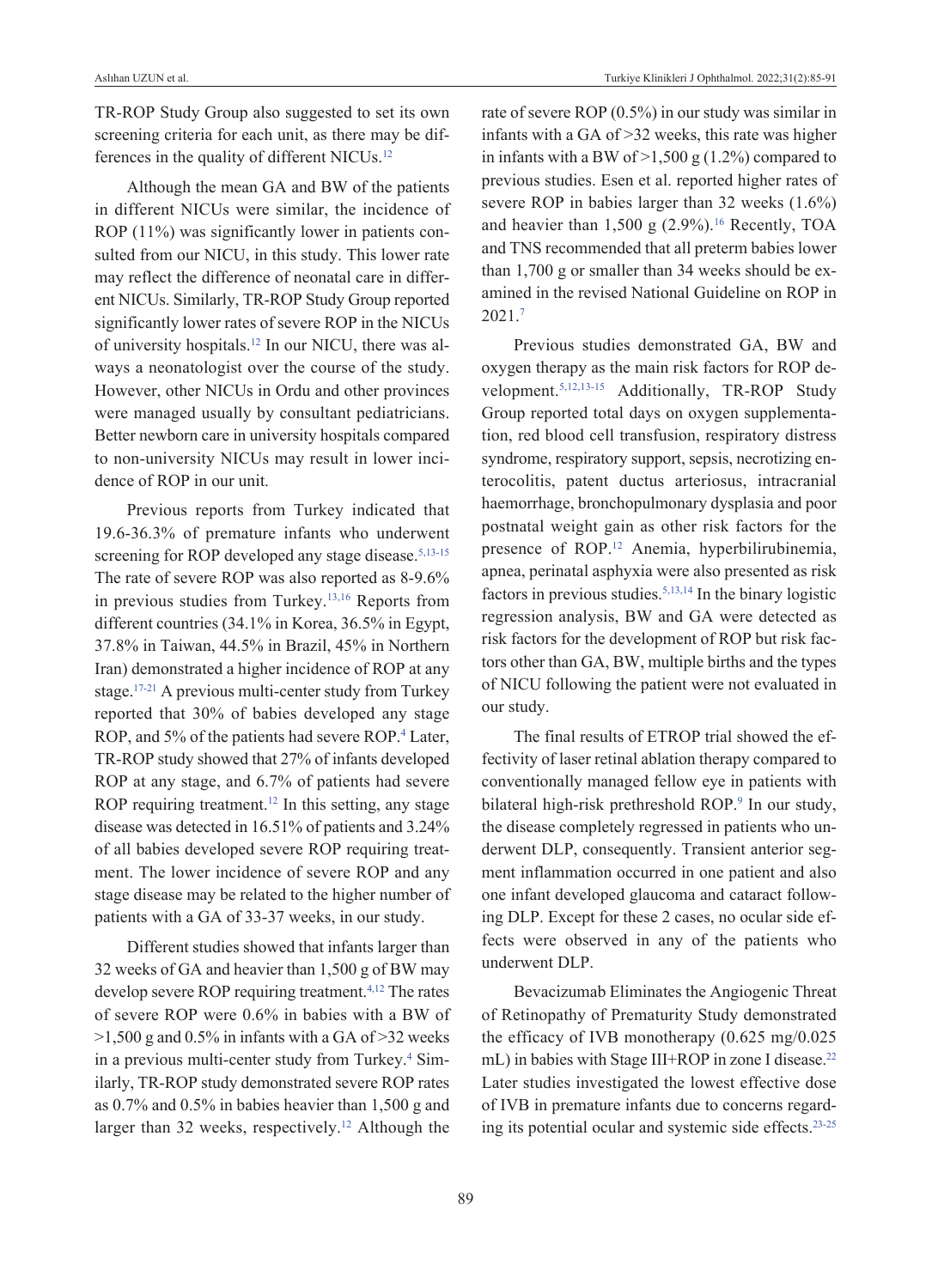Low dose (0.25 mg/0.01 mL) and conventional dose (0.625 mg/0.025 mL) IVB injection showed no difference in terms of short-term outcomes of ROP in zone I and II disease.<sup>23</sup> Accordingly, A-ROP was completely resolved in all patients following low dose (0.25 mg/0.01 mL) IVB injection in our study. There was also no ocular or systemic complications during or following IVB injection in this setting. Although a small persistent peripheral avascular area was detected at postmenstrual 70<sup>th</sup> weeks following IVB injection in only one patient, prophylactic DLP was not required. In the current study, none of the patients developed Stage IV or V disease requiring vitreoretinal surgery. This finding may be the result of regular screening program that provides early diagnosis and successful treatment in our ROP unit.

The lower incidence and treatment rates in this setting compared to previous studies may be related to the higher number of patients larger than 32 weeks of GA (61%) and heavier than 1,500 g of BW (79%). However, the higher rate of ROP requiring treatment (1.2%) in babies greater than 1,500 g is important in terms of drawing attention to the risk of severe ROP development in heavier babies. The lack of progressive disease requiring vitreoretinal surgery in our ROP unit may be the result of meticulously managed screening program, early diagnosis and appropriate therapy if needed. Furthermore, low dose (0.25 mg/0.01 mL) IVB injection was shown to be effective in the treatment of A-ROP.

There are also some limitations of our study. As a result of its retrospective design, we were unable to obtain some patients' medical records containing a detailed medical history. Consequently, risk factors other than low BW, GA, multiple births and the type of NICU could not be evaluated. Additionally, the number of patients treated with low dose IVB injection was also insufficient to evaluate the exact efficacy and safety profile of low dose IVB.

## **CONCLUSION**

Ophthalmologists should be careful as severe ROP may develop even in heavier babies. The standardization of NICUs managed by neonatologists and actions to improve neonatal care quality can reduce the incidence of ROP. A regular screening program that provides early diagnosis and appropriate treatment may also prevent the development of Stage IV or V ROP requiring vitreoretinal surgery.

### *Source of Finance*

*During this study, no financial or spiritual support was received neither from any pharmaceutical company that has a direct connection with the research subject, nor from a company that provides or produces medical instruments and materials which may negatively affect the evaluation process of this study.* 

#### *Conflict of Interest*

*No conflicts of interest between the authors and / or family members of the scientific and medical committee members or members of the potential conflicts of interest, counseling, expertise, working conditions, share holding and similar situations in any firm.* 

#### *Authorship Contributions*

*Idea/Concept: Aslıhan Uzun, Asena Keleş Şahin; Design: Asena Keleş Şahin; Control/Supervision: Aslıhan Uzun, Asena Keleş Şahin; Data Collection and/or Processing: Aslıhan Uzun; Analysis and/or Interpretation: Aslıhan Uzun, Asena Keleş Şahin; Literature Review: Aslıhan Uzun; Writing the Article: Aslıhan Uzun, Asena Keleş Şahin; Critical Review: Aslıhan Uzun, Asena Keleş Şahin; References and Fundings: Aslıhan Uzun; Materials: Aslıhan Uzun.*

## **REFERENCES**

- 1. Suelves AM, Shulman JP. Current screening and treatments in retinopathy of prematurity in the US. Eye Brain. 2016;8:37-43. [\[Crossref\]](https://www.dovepress.com/current-screening-and-treatments-in-retinopathy-of-prematurity-in-the--peer-reviewed-fulltext-article-EB) [\[PubMed\]](https://pubmed.ncbi.nlm.nih.gov/28539800/) [\[PMC\]](https://www.ncbi.nlm.nih.gov/pmc/articles/PMC5398742/)
- 2. Sommer A, Taylor HR, Ravilla TD, West S, Lietman TM, Keenan JD, et al; Council of the American Ophthalmological Society. Challenges of ophthalmic care in the developing world. JAMA Ophthalmol. 2014;132(5):640-4. [\[Crossref\]](https://jamanetwork.com/journals/jamaophthalmology/article-abstract/1838345) [\[PubMed\]](https://pubmed.ncbi.nlm.nih.gov/24604415/) [\[PMC\]](https://www.ncbi.nlm.nih.gov/pmc/articles/PMC4063878/)
- <span id="page-5-0"></span>3. Chan-Ling T, Gole GA, Quinn GE, Adamson SJ, Darlow BA. Pathophysiology, screening and treatment of ROP: A multi-disciplinary perspective. Prog Retin Eye Res. 2018;62:77-119. [\[Crossref\]](https://www.sciencedirect.com/science/article/abs/pii/S1350946216300775?via%3Dihub) [\[PubMed\]](https://pubmed.ncbi.nlm.nih.gov/28958885/)
- 4. Bas AY, Koc E, Dilmen U; ROP Neonatal Study Group. Incidence and severity of retinopathy of prematurity in Turkey. Br J Ophthalmol. 2015;99(10):1311-4. [\[Crossref\]](https://bjo.bmj.com/content/99/10/1311) [\[PubMed\]](https://pubmed.ncbi.nlm.nih.gov/25868788/)